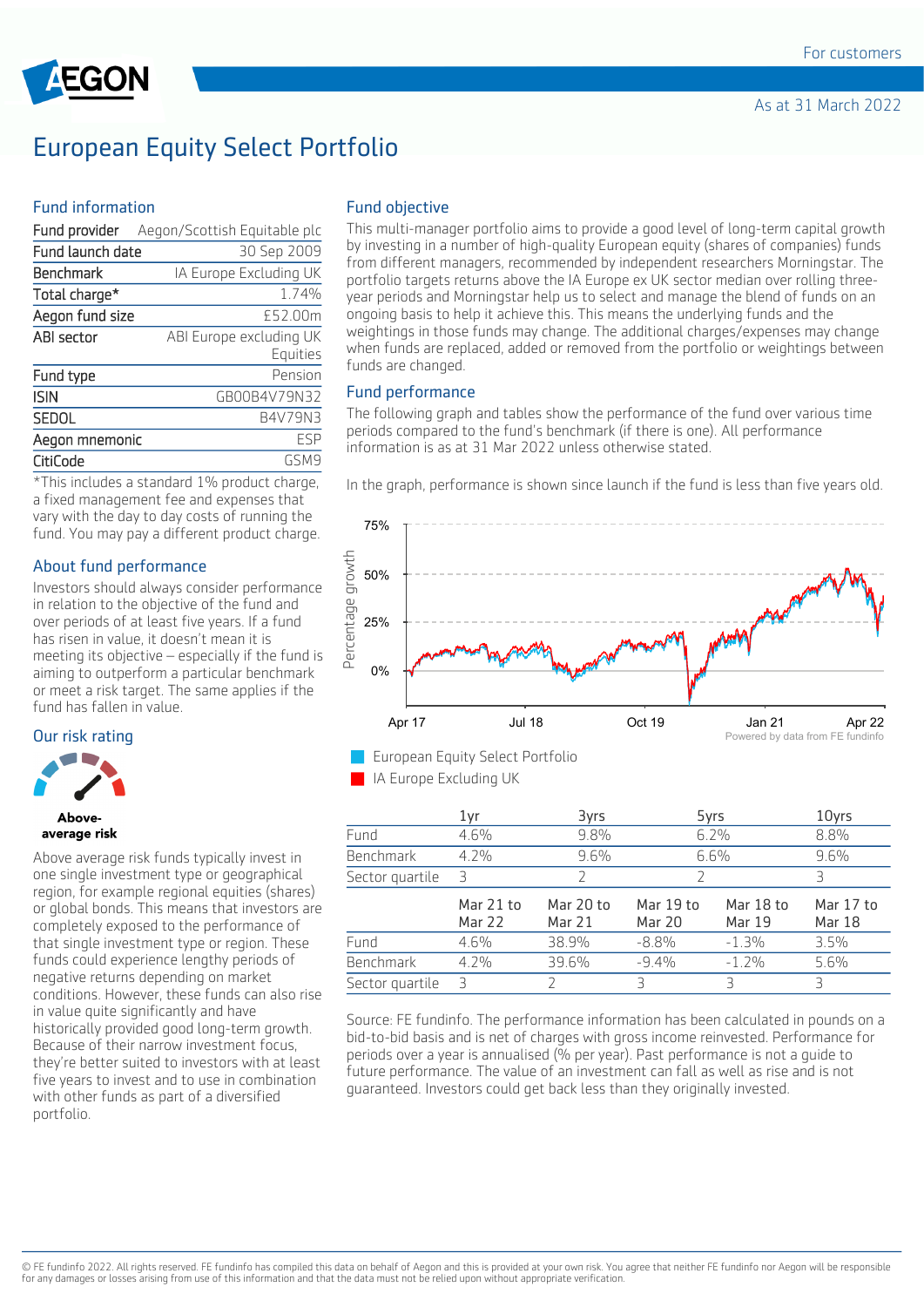# European Equity Select Portfolio

#### Underlying fund

#### Fund mgmt group

Aegon/Scottish Equitable plc

#### Fund manager information

Aegon have created this fund to offer a single asset class solution in a single fund with the aim of making investing easier. We reserve the right to add, remove and replace the underlying funds within this solution with the aim of making sure the fund continues to meet its aims and objectives. Sometimes we work with external fund managers and they select and manage the underlying funds on our behalf. The additional charges/expenses may change when underlying funds are replaced, added or removed from the portfolio or when weightings between the underlying funds are changed. Please note, there's no guarantee the fund will meet its objective.

### Sector breakdown as at 31 Mar 2022

| ivan                   |
|------------------------|
|                        |
| <b>Service Service</b> |
|                        |
|                        |
|                        |
|                        |
|                        |
|                        |
| D                      |
|                        |
| $T_{\Omega}$ +         |

## me **Weight** Industrials 17.2% Consumer Discretionary 16.9% Health Care 16.1% Financials 14.3% Technology 11.6% Basic Materials 6.8% Consumer Staples 6.7% Energy 4.7% Telecommunications 2.9% Other 2.7% Total 99.9%

## Geographic breakdown as at 31 Mar 2022

|  | Name        | Weight |
|--|-------------|--------|
|  | France      | 24.6%  |
|  | Switzerland | 14.9%  |
|  | Germany     | 14.2%  |
|  | Netherlands | 12.6%  |
|  | Denmark     | 7.5%   |
|  | Sweden      | 4.7%   |
|  | Spain       | 4.5%   |
|  | Italy       | 4.4%   |
|  | Ireland     | 2.7%   |
|  | Other       | 10.0%  |
|  | Total       | 100.1% |
|  |             |        |

### Top holdings as at 31 Mar 2022

| Holding                                                            | $\frac{0}{0}$ |
|--------------------------------------------------------------------|---------------|
| Continental European Equity Tracker                                | 29 9%         |
| Scottish Equitable BlackRock European Dynamic                      | 20.7%         |
| Scottish Equitable Jupiter European Special Situations             | 20.4%         |
| Scottish Equitable Janus Henderson European Selected Opportunities | 14.5%         |
| Aegon Schroder European Recovery                                   | 14.5%         |
| Total                                                              | 100.0%        |

Source of fund breakdown and holdings: Fund mgmt group